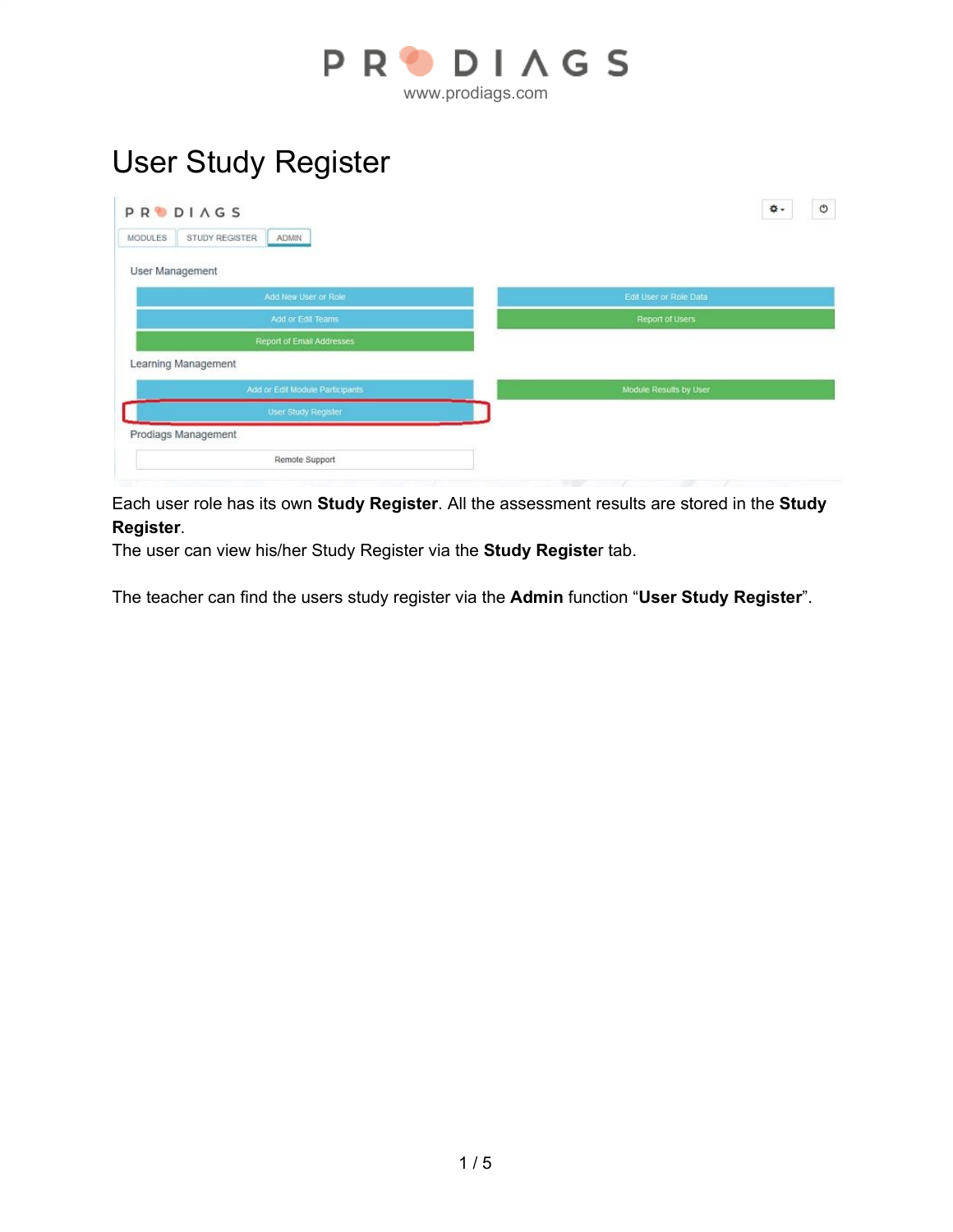

www.prodiags.com

## User Selection

| <b>Team name</b> | Make selection $\mathbf{v}$ User |          | Make selection •                                            | Module | Make selection $\star$ | Search | Clear |
|------------------|----------------------------------|----------|-------------------------------------------------------------|--------|------------------------|--------|-------|
|                  |                                  | $\alpha$ | Search                                                      |        | $\circledcirc$         |        |       |
|                  |                                  |          | O Make selection                                            |        |                        |        |       |
|                  |                                  |          | Student                                                     |        |                        |        |       |
|                  |                                  |          | O landress Hierman's Investments and meetings into          |        |                        |        |       |
|                  |                                  |          | O Netherlands of the website Agents made                    |        |                        |        |       |
|                  |                                  |          | @ Wastelhard, Assellant (advice Must Lessallant@graphismen) |        |                        |        |       |
|                  |                                  |          | O Work Watson Like Implicit Analysis on Will                |        |                        |        |       |
|                  |                                  |          | O lidsmithnier jorder pilentiforcel conti-                  |        |                        |        |       |
|                  |                                  |          | O Bismet Saturno (efimiescripero) ENERGIE all bisi-         |        |                        |        |       |
|                  |                                  |          | O skiasti (autrus (anjastra 642) (tjägnad com)              |        |                        |        |       |
|                  |                                  |          | 0 When The texture is benderices to Mark to come if         |        |                        |        |       |
|                  |                                  |          | 0 libertiefnutricherznielnismögnalmen                       |        |                        |        |       |
|                  |                                  |          | O 181-2g was for pillers with the truth-                    |        |                        |        |       |
|                  |                                  |          | <b>Children and School Control and State</b>                |        |                        |        |       |

Choose a student whose Study Register you want to view. You can use the team sorting function to limit the list

You can limit your search to one or more modules.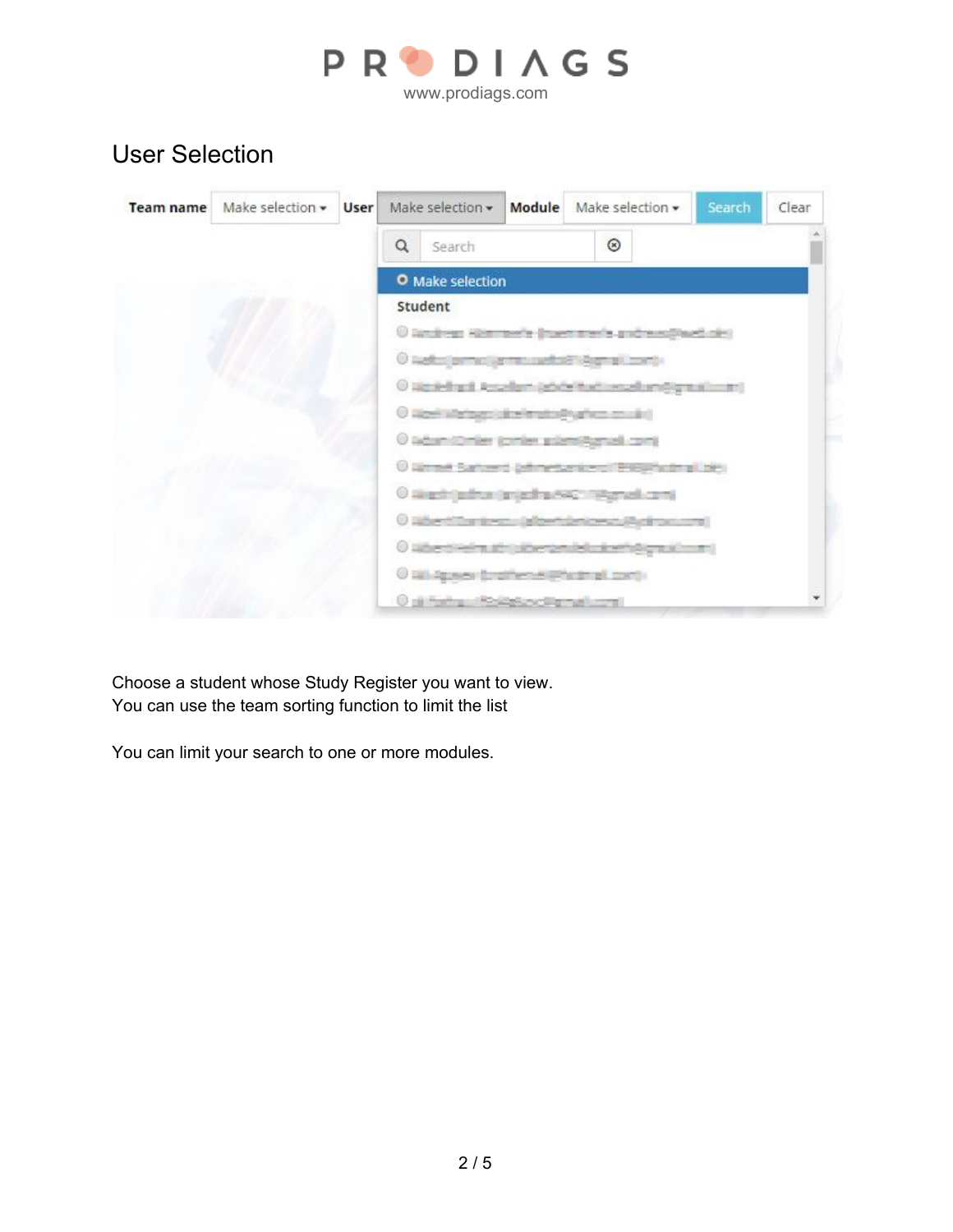

**PRODIAGS**  $\bullet$ ↑ ADMIN > User Study Register All selected (2)  $\star$ Clear Team All selected  $(4)$   $\star$  User Module" Chiedrotesimoan directions m. Result Module / Assessment Start Date **Q** John Doe Prodiags 5 ylläpidon perusteet Opetuksen hallinta 15.06.2018 13:09:36 面 3 血 Käyttäjien hallinta 15.06.2018 13:06:32  $1 - 21/2$ 

- 1. Learning module name
- 2. Average result of the user's tasks
- 3. Learning module tasks
- 4. Last viewed
- 5. Task result
- 6. Info button allows the teacher to view the user's answers and see the correct ones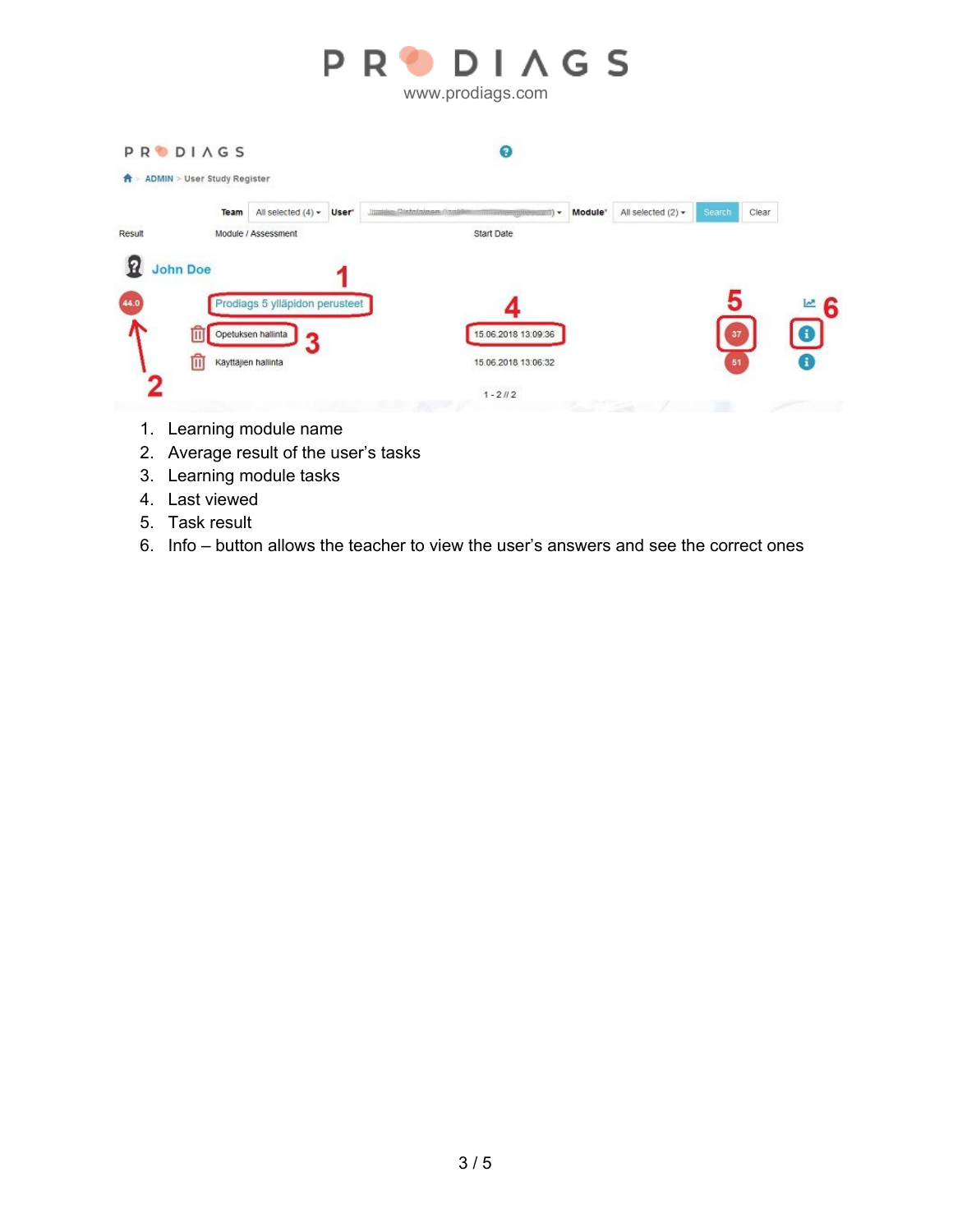

## Deleting Result from Student Study Register

|        |                   |            |                           |  |                     | Team name Make selection v User The Law and Edward Decket Tegmail.com v Module Common Rail Fuel System v | Search    | Clear |
|--------|-------------------|------------|---------------------------|--|---------------------|----------------------------------------------------------------------------------------------------------|-----------|-------|
| Result |                   |            | Module / Assessment       |  | <b>Start Date</b>   |                                                                                                          |           |       |
|        | Carnaton, David - |            |                           |  |                     |                                                                                                          |           |       |
|        |                   |            | Common Rail Fuel System   |  |                     |                                                                                                          |           |       |
|        | û                 |            | Troubleshooting           |  | 20.10.2017 13:49:05 |                                                                                                          | 63        |       |
|        | 勔                 |            | Troubleshooting           |  | 20.10.2017 13:31:11 |                                                                                                          | 55        |       |
|        | 圇                 | Components |                           |  | 08.10.2017 10:27:44 |                                                                                                          | 92        |       |
|        | û                 |            | <b>Common Rail Basics</b> |  | 08.10.2017 10:24:52 |                                                                                                          | $\bullet$ |       |
|        | Ŵ                 | Components |                           |  | 08.10.2017 10:24:21 |                                                                                                          | $\bullet$ |       |
|        | 圙                 | Components |                           |  | 08.10.2017 09:59:16 |                                                                                                          | 63        |       |
|        | û                 |            | Common Rail Basics        |  | 13.09.2017 19:21:06 |                                                                                                          | $\bullet$ |       |
|        | 圇                 |            | Common Rail Basics        |  | 13.09.2017 19:07:44 |                                                                                                          | 94        |       |

The data and the layout is same for the student and the teacher/admin. The only difference in this view is that entering via Admin tool allows you to delete data in user study register. The need for deletion of results may come, for example, when tasks and/or final tests has limited attempts.